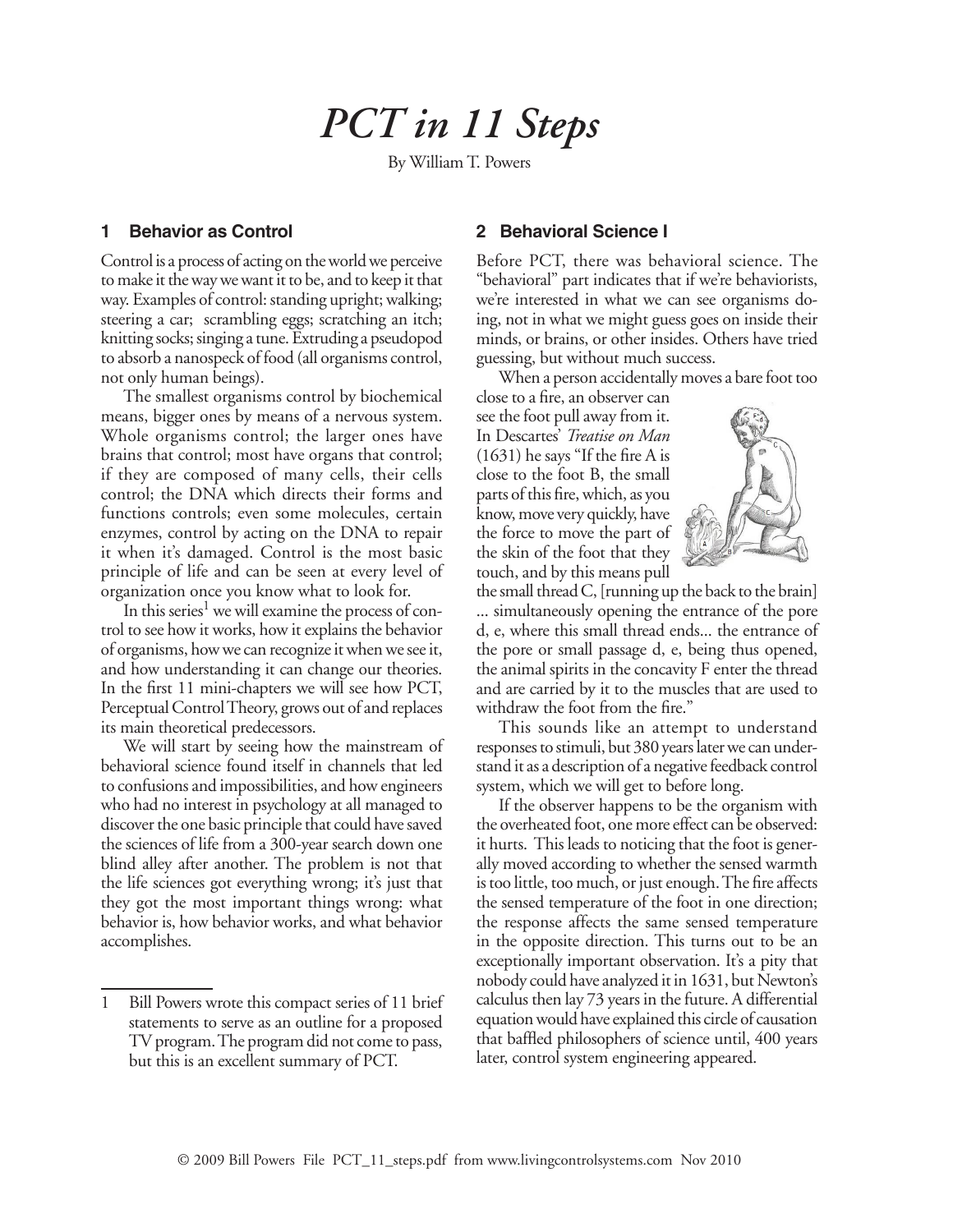### **3 Behavioral Science II**

Just as PCT began to get organized, a new branch of behavioral science appeared: cognitive science. The emphasis moved from externally visible variables to those experienced by each individual. Now it was permissible to explore processes inside the brain and try to analyze them, but the phenomena to be explained scientifically were still basically the way stimuli cause responses. Theoretically, stimuli from the environment were now analyzed by cognitive processes in the brain, which then would formulate plans for generating responses appropriate to the stimuli.

The main task for the brain was now to figure out what commands should be sent to the muscles to generate appropriate results, given all the information coming into the brain from outside. This required the brain to have knowledge of neural and physiological processes as well as physical processes in the external world, and entailed rapid computation of the "inverse kinematics and dynamics" of body and environment ("kinematics" = properties of linkages, " dynamics" = movements of masses). Once this plan of action was turned into the set of necessary commands, it could be executed to produce the actions and their anticipated results.

There is something wrong with this picture. Rabbie Burns observed that the best-laid plans of mice and men gang aft agley, which is true not because we are bad at analyzing and planning but because plans of *action* are always close to their expiration dates. A planned action such as turning a steering wheel might produce exactly the wrong result if another car, a second later, changes direction by only a small amount. Planning all the turns of the steering wheel needed to drive from home to work couldn't conceivably get you to work the next day, no matter how precisely executed, even if exactly the same movements worked perfectly the day before. Think about other cars, traffic lights, pedestrians, weather, road repairs.

While planning clearly does take place, it can't operate by planning actions. We plan results, not actions, and that requires a new model of behavior. Even before cognitive science appeared, that new model was under construction.

### **4 Understanding Purpose**

The new model was born in a parallel universe. Electronics engineers of the 1930s were using their new skills at designing electromechanical systems to automate tasks formerly done only by human beings. These tasks entailed a specification for some external condition to be brought about and maintained, even though it was impossible to predict or even detect all the events that might disturb that condition. The tasks included such things as aiming guns from the deck of a rolling ship; stabilizing the temperature of a room subject to opening and closing of doors and windows at unpredictable intervals on cool or cold days; adjusting the course of a torpedo to arrive at a moving target that made propeller-noises; keeping an airplane flying through rough air at constant altitude and speed, and on course.

To build such devices the engineers had to solve some basic problems. How could a (preferably) simple electromechanical device be given a specification for some effect that didn't yet exist, to be caused by a behavior that was not yet being carried out? How could this future state be made to cause an action in present time that would lead to that state? What if the effect of the action were disturbed *while* the device was producing the action? The engineers of the 1920s and 1930s, not knowing that the behavioral sciences had declared a device of this sort to be impossible (because future effects can't bring about their own causes), kept working at this problem until they solved it. The result was a new occupation called control system engineering, and (accidentally) a new theory of just about everything that lives.

These engineers had inadvertently discovered how purposive systems work. This discovery re-opened the door to the concept of intentional behavior directed by internal mental goals (which Watson, the founder of behaviorism, called a primitive superstition). The next logical step would have been to introduce this new understanding to the behavioral sciences. However, the sciences of life already had dozens of theories, all based on the idea that purpose is just causation misunderstood. They resisted mightily and that giant leap for mankind didn't happen.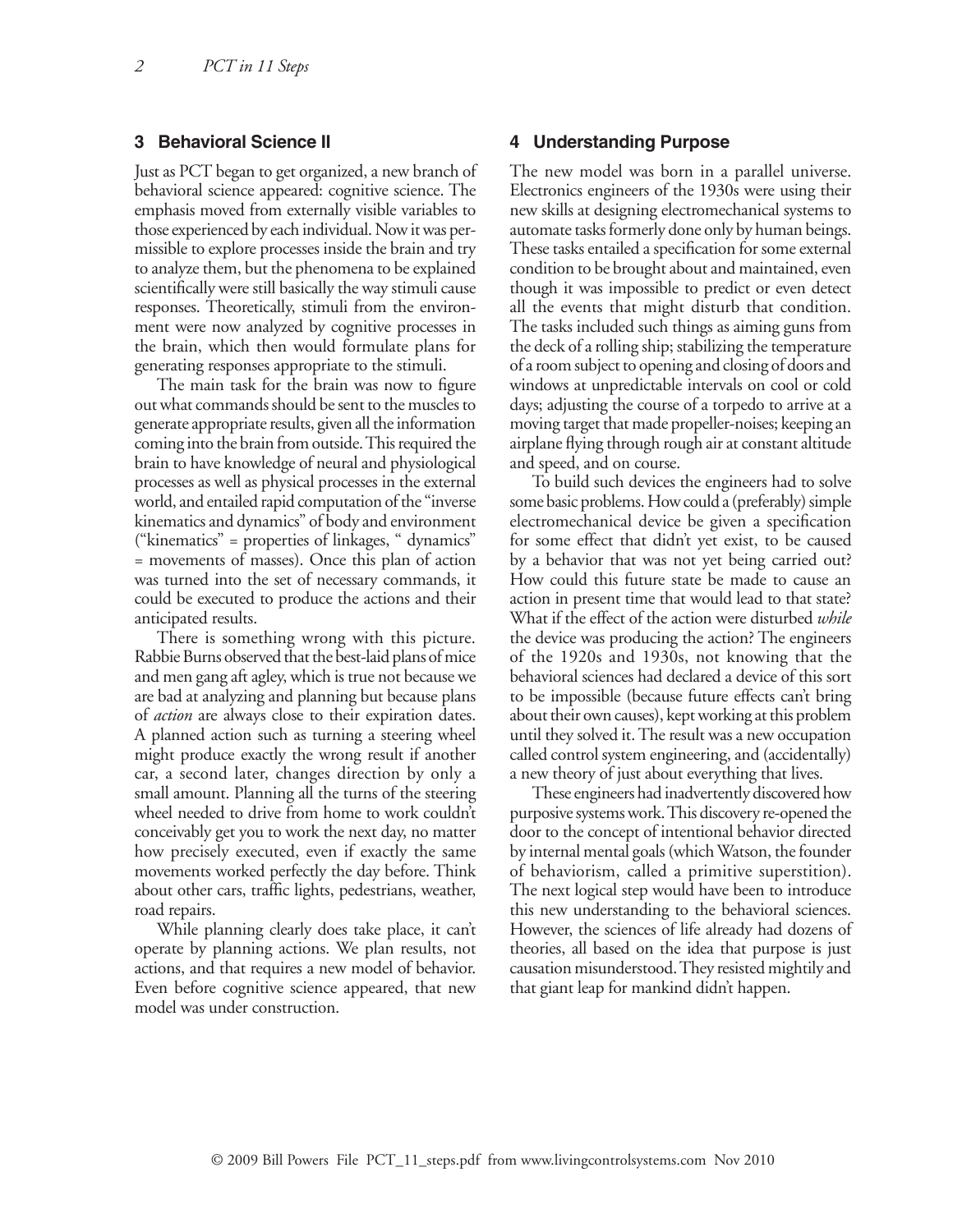# **5 Cybernetics** *en Passant*

The Mexican physiologist Arturo Rosenblueth did notice the new ideas. He had been primed by studying under Walter B. Cannon, who worked to understand homeostasis, a process inside organisms that stabilizes critical variables such as nutritional state, body temperature,  $CO<sub>2</sub>$  level in the bloodstream, and other details of the life-support systems. Rosenblueth noticed that in the human body were many systems, behavioral systems, that appeared to work almost exactly in the way that the new artificial servomechanisms work. He communicated this discovery to Norbert Wiener, a mathematician at MIT where control engineering was rampant, and cybernetics was born.

Unfortunately, the main founders of cybernetics were not control-system engineers. They learned just enough about control systems to pattern cybernetic thinking around concepts like circular causation, but were more interested in subjects like communication, information theory, and (later) artificial intelligence and failed to carry the transformation to its ultimate conclusion.

That last step was not begun until the 1950s. That was when I learned of a recent school of thought called engineering psychology, and also started following the lead of W. Ross Ashby, a psychiatrist in the cybernetics movement who did have an understanding of control systems. With the help of R. K. Clark and R. L. MacFarland, I began to explore control systems with the idea of joining the cybernetics movement. After our first paper was published in 1960, we made overtures to psychology and cybernetics, but were put off by a general lack of interest. Clark and MacFarland went on to other things, and I kept working on PCT on my own. This led to my first book in 1973, then eventually to the formation of the interdisciplinary Control Systems Group in 1985, which in 1994 started a move toward becoming international by holding a meeting in Wales, and a few years later two meetings in Germany. The 22nd annual meeting of the CSG took place in 2006 at South China Normal University in Guangzhou, PRC, in collaboration with the Systems Society of China. PCT is part of the mainstream now. Almost.

# **6 A Scientific Revolution**

The nature of a control system was almost understood by those who adopted behaviorism and cognitive science. There is something of each one in a control system.

The behaviorists realized, correctly, that behavior is based on perceptions that are caused by the physical events called stimuli. A driver can't keep a car on the road with both eyes closed. The kind of problem unsolved by behaviorism was how the stimuli could affect the driver's steering-responses in exactly the quantitative way needed to keep the car in its lane or steer it onto the correct exit ramp. This problem becomes worse when we realize that the driver also has to respond to *invisible* stimuli such as a crosswind. If the driver doesn't steer slightly into the wind by exactly the right amount, the car will drift into a ditch or into oncoming traffic. In general, stimuli as classes of happenings given names like "oncoming traffic" might lead to the right *consequences* of behavior ("avoiding collisions"), but are simply not the sort of thing that can produce the *quantitative amount and direction* of behavior needed.

Cognitive scientists realized, correctly, that behavior is the means an organism uses for achieving goals. An organism with a goal, they thought, must somehow figure out how to behave to achieve it. They noted, correctly, that the required behavior is not just a qualitative class of actions, but the quantitatively correct amount of action in exactly the right direction. The driver needs to perceive the environment to steer a car; the perceptions are supposedly the basis for the computations by which the organism calculates the actions that will achieve the goal. But it seems unbelievable that the driver could carry out all the repeated mental calculations required in the short time available, based on rather imprecise perceptions of what is going on out there.

In fact, neither behaviorism nor cognitive science hit on what now seems like the right explanation of behavior, though both hovered near it. The main mistake of both was to assume that the final product of brains was behavior, overcomplicated by the idea that behaviors must be exactly calculated.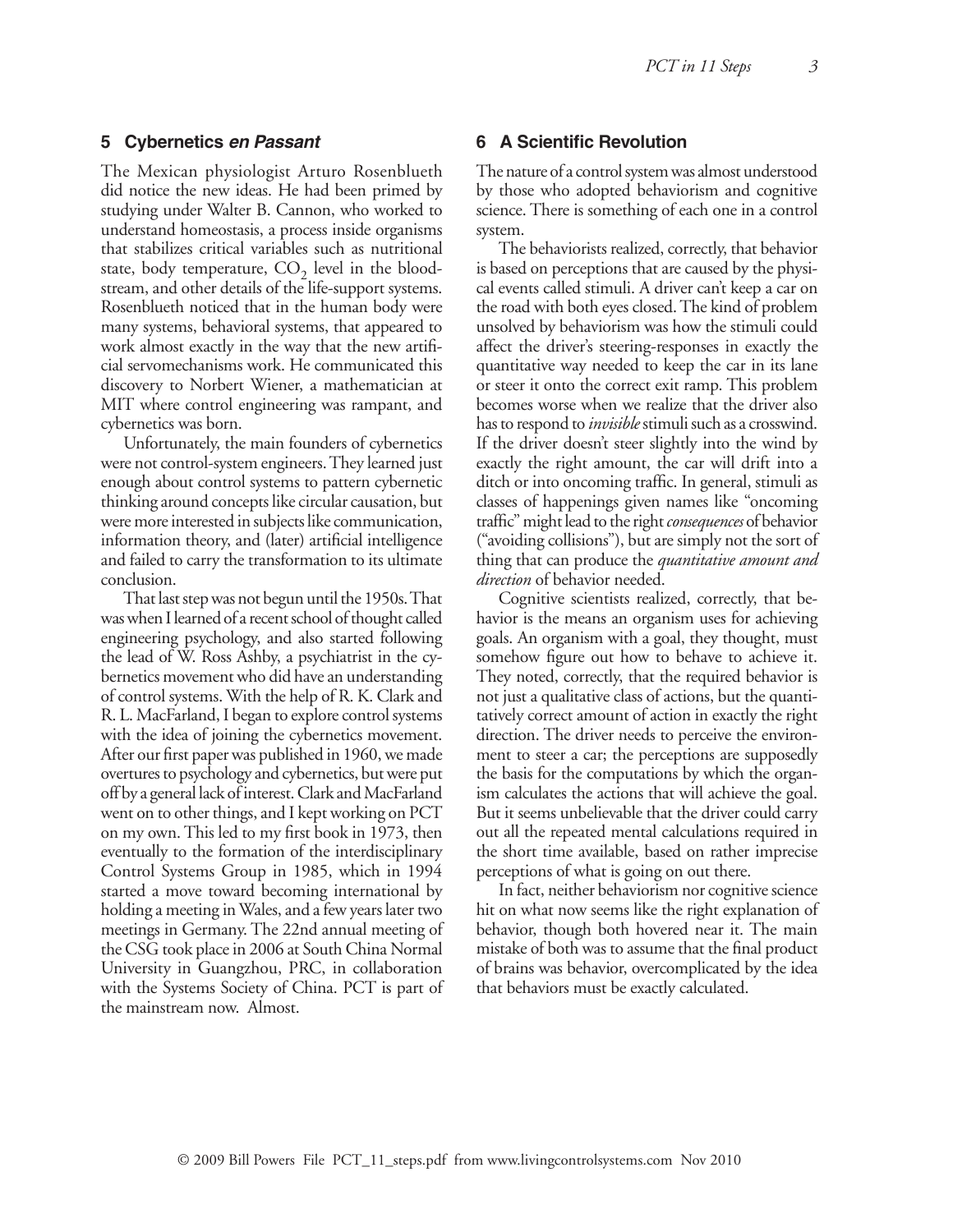## **7 The Solution: PCT**

Here are the main questions unanswered by previous theories. How can stimuli produce not just responses, but *specifically appropriate* responses? What is a goal, that it can lead to just the behavior that will achieve it?

To answer these questions we have to look at things like perception and action a little differently. When someone steers a car, the perception that matters is the relationship of the car to the road as seen through the windshield. All the steering behavior has to be based on that perception—but not that perception alone.

It is also necessary for the driver to know, somehow, how that picture framed by the windshield *should* look if the car is to be properly located. This picture has to exist in the same place that the perception exists: in the brain. Without getting too neurological about this, we can say that whatever form the perception takes in the brain, the image of how the car and road *should* look must be in that same form, because the perception has to be compared with that image, the *reference image* ("goal:" goals are In Here, not Out There).

The difference between the imagined reference image and the real perception tells the driver how much steering error there is. "Error" just means the difference between reference and real. If the two coincide exactly, there is no error. If there is a mismatch in one direction, the driver should steer to the right. If in the other direction, to the left. That is basic control theory.

Now the cognitive scientist wakes up and says, "Yes, but exactly how much left or right? The brain has to calculate that, doesn't it?" The answer is yes, but. Yes, if there's a big error the brain should cause the steering wheel to turn a lot or if a small error, a little. But (and now we see the beauty of classical negative feedback control theory) the brain doesn't have to compute the exact amount because it can continuously adjust the action as the error changes, making smaller and smaller approximate adjustments as the error gets smaller until there is no error. Then no more changes in steering effort occur and the car is where it belongs in the lane. No complex computations. No planning. Just one swift simple process that converges smoothly to a final condition.

### **8 Behavior in the Real World**

A driver traveling along a straight level road sees the picture in the windshield as exactly right; he steers neither to the right nor to the left. But is that true in the real world? Riding with a driver, we see endless little movements of the steering wheel, yet we don't feel or see the car moving left or right in its lane. The driver's steering efforts seem to be having no effect.

The reason is simple once you work it out. When the car starts drifting a little to either side for any reason, the driver immediately turns the wheel the other way as much as needed to keep the drift from getting larger, then a tweak more to eliminate it. If the driver can detect changes of the car's position as small as we can detect, or smaller, then we will never see or feel anything but tiny, barely-detectable, changes in position—if any at all. But the steering efforts can be quite large, in a gusty crosswind. It really looks as if the driver is responding directly to the crosswind, but of course in a closed comfortable car there is no way to detect the crosswind, except through effects on the car that the driver is mostly preventing. The result is that the deviations of the car are kept very small, especially in comparison to what would happen if the driver *didn't* make those steering movements. This is called negative feedback control—the same thing Descartes described.

So it seems that control means keeping disturbances from having much effect. But now, suddenly, the driver is turning the wheel so the car veers entirely out of its lane, a huge steering error. We immediately see why: it's an exit ramp. But why doesn't that steering control system act immediately to counteract the error? Because the reference image has been changed (one more time: reference image, reference perception, reference condition = GOAL). In fact, the driver's brain has smoothly changed the reference image from that of a car going straight in its lane to that of a car curving off to the right and up the ramp. The control system, still keeping the perception of the car's position matching the reference image, automatically alters the steering actions so as to keep the steering error close to zero. We see that simply by smoothly altering the goal of the behavior, the driver accomplishes the required change in behavior in an extraordinarily simple way, with no complex calculations.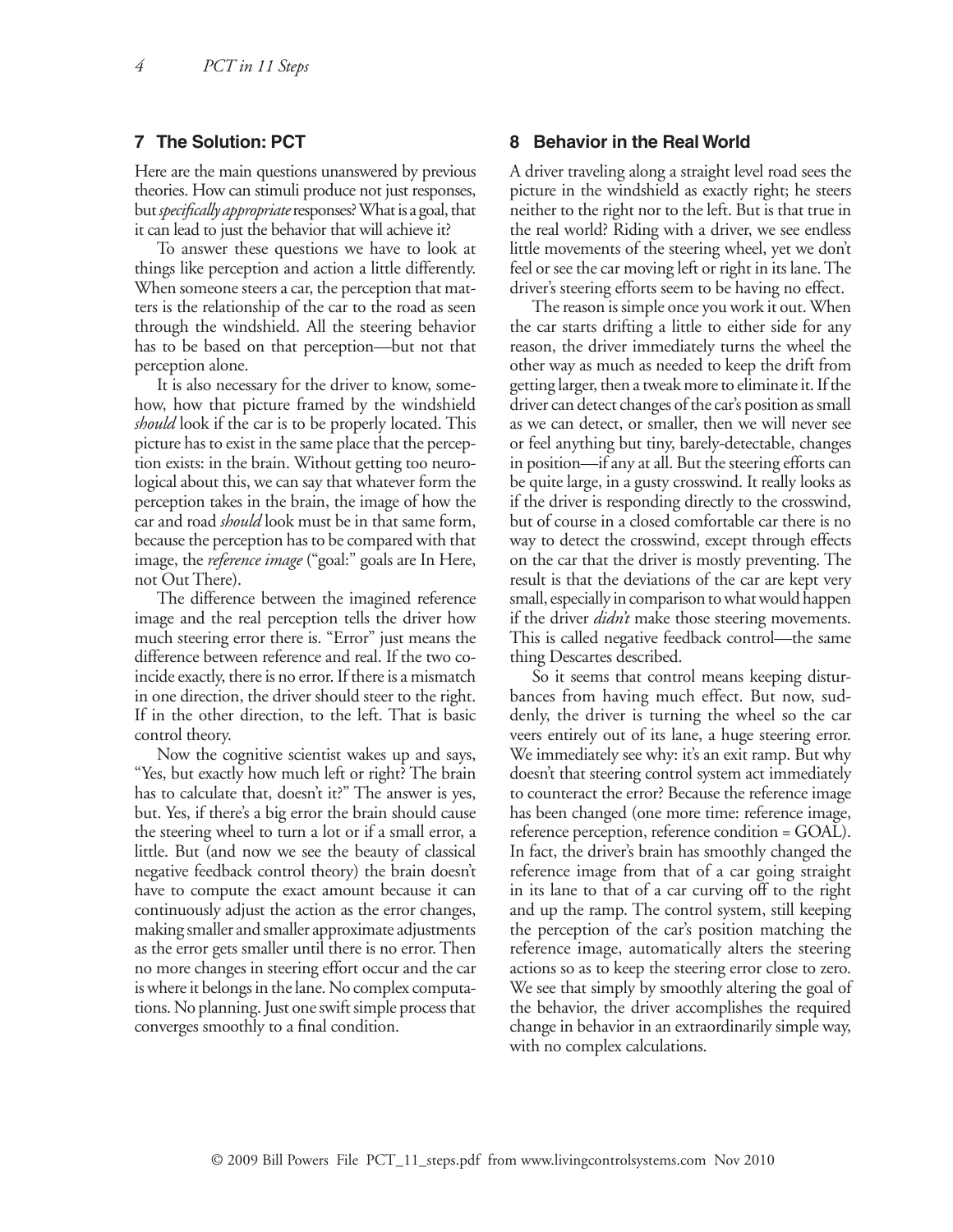# **9 Behavior: The Control of Perception**

Behavior is the externally visible part of a process by which perceptions of various aspects of the experienced world are controlled. It is not the end-product of either the effects of stimuli or the goals sought by the organism. Behavior is simply the adjustable means by which an organism can keep its perceptions matching reference conditions. As disturbances come and go, behavior changes to have equal and opposite effects. As reference conditions vary, behavior changes to cause perceptions to vary in a matching way.

Behavior changes to cancel the effects of the disturbances on whatever the organism is controlling. The appearance is that the disturbances cause the actions, the observable behavior. But the real story is that the actions prevent the disturbances from significantly altering what the organism is concerned with: the perceptions it is controlling. This is how PCT explains the appearances that led to behaviorism.

When we make plans, the appearance is that we plan what behaviors will be needed to achieve what we want. But we can't predict what disturbances and changes in properties the environment is going to throw at us. What we can do is plan the perceived consequences we want to happen. We don't plan actions; planning successfully means planning perceptions. Higher levels in us tell lower control systems what perceptions to experience. The lower control systems adjust their actions to make their perceptions match the reference conditions they are given, and (without being told) enough more to cancel the effects of any disturbances that might be happening. This is how PCT explains the appearances that led to cognitive science. PCT does not require the brain to perform miracles of prediction and impossibly fast, complex, and accurate computations.

PCT thus encompasses the concepts of behaviorism and cognitive science, providing a single framework in which the observations of both can be understood. With one more added concept—levels of control—it expands to encompass all that human beings and perhaps all organisms experience.

## **10 Emotion**

The control hierarchy can control perception at many levels by using actions from mild to strong, but there is something missing: feelings. This model doesn't suggest the physical feelings that accompany emotions, but one modification of the model can put feelings into relationship with the goals that go with them, to cover both the cognitive and feeling sides of emotion.

Disturbing higher control systems or changing goals causes errors that generate a cascade of changes in the reference signals passed down the hierarchy of control. We now divide this cascade into two branches. A behavioral branch goes to systems, mostly learned, that control using muscles. A somatic branch, primarily a product of evolution, goes into the amygdala, then the hypothalamus, and then the pituitary gland and autonomic nervous system which control the state of the body. This branch is where emotions supposedly originate, but in the PCT theory emotional feelings are effects, not causes.

Some control systems are inherited; most are learned. All act to adjust both the somatic systems and the action in the behavioral branch. The somatic branch adds sensations that generate the feeling component of the configurations we call emotions. Example: Either learned or innate systems can specify goals like escaping or attacking. If the perception differs from the reference, a "motivating" error signal is sent to multiple lower behavioral systems as reference signals. The effect of the error signal on the somatic branch provides the feeling part of the experience, the so-called fight-or-flight syndrome. The goals of attacking or fleeing distinguish fear from anger; the physiological states have been found to be identical in both emotions.

The feeling part of emotions often arises without any consciousness of the cause. This can happen if awareness is engaged at higher levels, and a disturbance occurs that affects lower-level control systems not currently in awareness. Those systems will react automatically by using the muscles and, according to this theory of emotion, will also adjust the physiological state of the body. The sensations arising from the physiological states will be processed level by level up the hierarchy, and when the perceptions reach a level accessible to awareness, will attract attention exactly as if they had occurred spontaneously, or had been caused from outside the body. An injection of adrenaline can be interpreted and experienced as fear *or* anger.